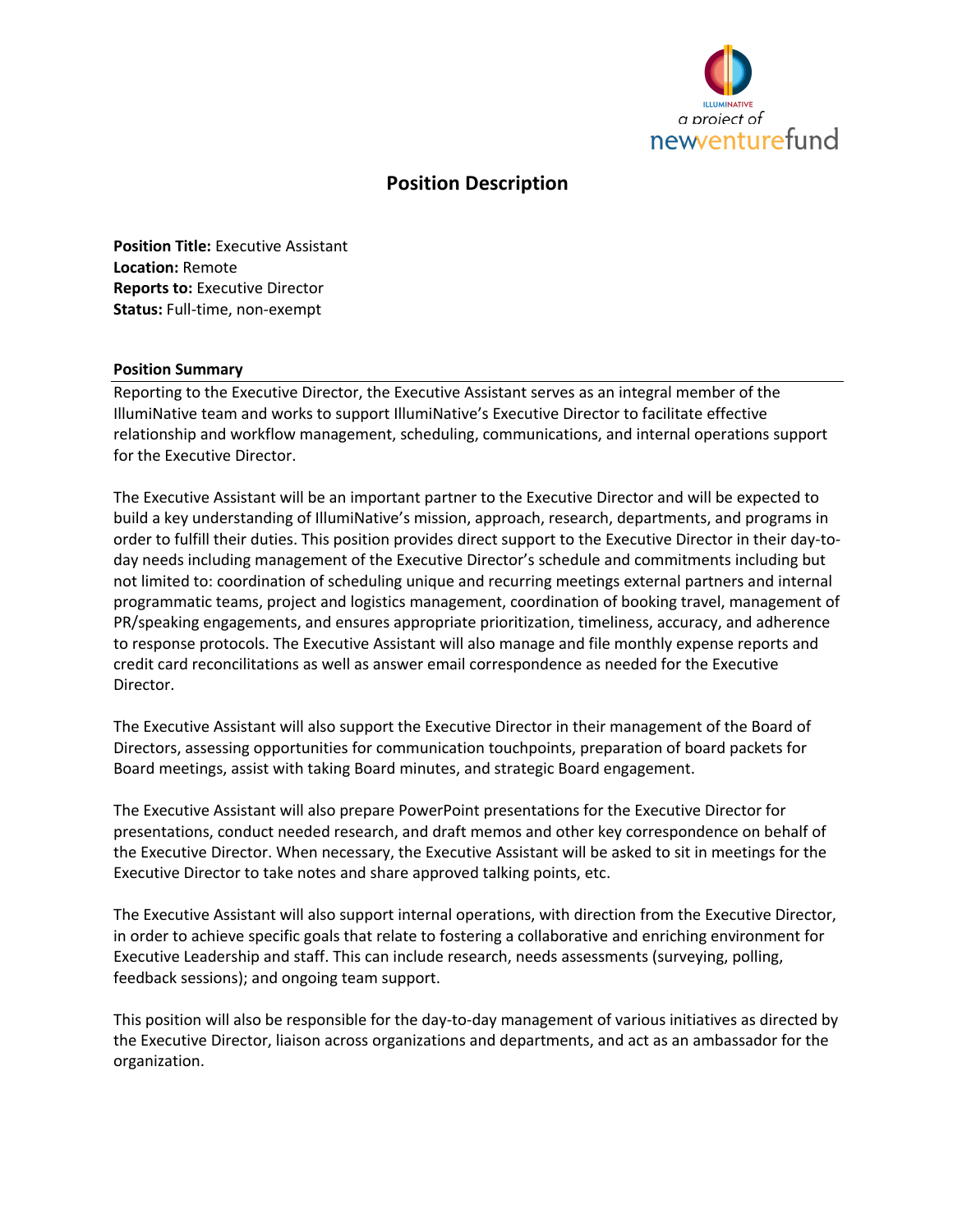

## **Organization Summary**

IllumiNative is a national, Native woman-led racial and social justice organization. Our mission is to build power for Native peoples by amplifying contemporary Native voices, stories, and issues to advance justice, equity, and self- determination. We utilize research, narrative and culture change strategies, movement-building and digital organizing to dismantle white supremacy and mobilize public support for Native issues. To learn more about our work, visit www.illuminatives.org

## **Responsibilities and Tasks**

*Responsibilities*

- Provide sophisticated calendar management for the Executive Director. Prioritize inquiries and requests while troubleshooting conflicts; make judgements and recommendations to ensure smooth day-to-day engagements. This includes problem solving and ensuring a manageable workload and meeting schedule for the Executive Director that balances important external meetings and internal meetings, both unique and recurring, with the need for the Executive Director to have time to manage and respond to the work load, day-to-day demands, and engage in the development of organizational strategy, planning, and development.
- Ensure that the Executive Director has appropriate briefing materials, agenda, etc. before all meetings.
- The Executive Assistant will handle all logistics for Board meetings and events: schedule meetings; draft agendas; develop, compile, and distribute presentation materials; and record meeting minutes on behalf of Board Secretary. Adhere to compliance with applicable rules and regulations set in bylaws regarding Board matters.
- Complete a broad variety of administrative tasks that facilitate the Executive Director's ability to effectively lead the organization, including: assisting with special projects; designing and producing complex documents, reports, and presentations; collecting and preparing information for meetings with staff and outside parties; composing and preparing correspondence; maintaining contact lists; making travel arrangements; and completing expense reports.
- Serve as the primary point of contact for internal and external constituencies on all matters pertaining to the Executive Director, including those of a highly confidential or critical nature. Prioritize and determine appropriate course of action, referral, or response, exercising judgement to reflect the Executive Director's style and organization policy.
- Work closely with the CEO to keep them well informed of upcoming commitments and responsibilities, following up appropriately. Act as a "barometer," having a sense for the issues taking place in the environment and keeping the Executive Director updated. Anticipate the Executive Director's needs in advance of travel, meetings, conferences, etc.
- Coordinate all Executive Team meetings as needed.
- Provide "gatekeeper" and "gateway" role, providing a bridge for smooth communication between the Executive Director and staff, demonstrating leadership grounded in core values to maintain credibility, trust, respect, and support with the Executive Team and staff.
- Complete projects by assigning work to appropriate staff, including the Executive Team, on behalf of the Executive Director.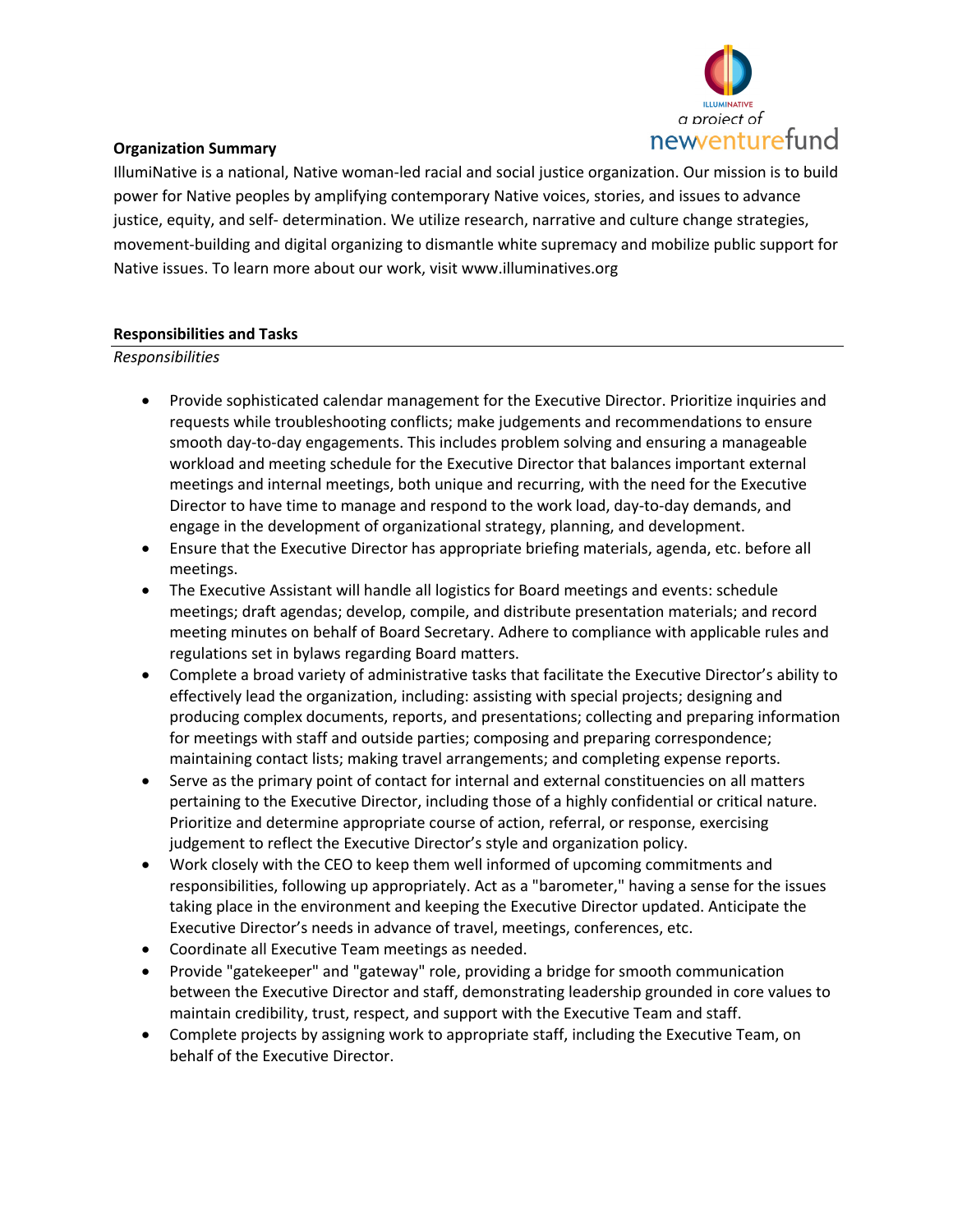

- Work with the Executive Director to conduct outreach activities. Follow up on contacts made by the Executive Director to cultivate ongoing relationships with prospective partners, collaborators, funders, and others critical to advancing the mission of the organization.
- Provide event management support as requested.
- Support the Executive Director with other needs related to speaking engagements, including handling honoraria payments, providing speaker bios, preparing PowerPoint presentations, and other organizational and support materials as needed.
- Provide meeting support including contacting stakeholders, coordinate the development of meetings agendas and materials and maintaining accurate meeting notes and action item lists.
- File and organize correspondence.
- Coordinate the booking of travel for the Executive Director and prepare full travel itineraries in advance of all travel.
- Manage and file monthly expense reports and credit card reconcilitations.
- Answer email correspondence as needed for the Executive Director.
- Attend virtual and sometime in person meetings with the Executive Director to take notes and to help manage action items as they pertain to the Executive Director and other key staff and partners.
- The Executive Assistant may at times be asked to attend meetings when the Executive Director is unable to attend to take meetings notes, share approved talking points/action items, and report back to the Executive Director any updates and action items from the meetings.
- Assist with project management and logistics for the Executive Director for special projects as assigned by the Executive Director.
- Develop summaries, reports, or other documents as needed for decision-makers.
- Evaluate, troubleshoot, and report on internal operations initiatives.
- Other duties as assigned.

## **Education, Experience, Knowledge, Skills and Ability**

- Bachelor's degree is required.
- Minimum 3 years' experience as an Executive Assistant in nonprofit, tribal, movement, or related organization.
- Integrity, positive attitude, mission-driven, and self-directed with demonstrated passion for Illumi*Native's* mission and commitment to building power for Native peoples.
- High degree of professionalism in dealing with diverse groups of people, including Board members, senior executives, staff, community leaders, donors, and funded partners.
- people in both remote and in-person settings.
- Ability to multitask and prioritize tasks.
- Excellent time management skills.
- Well-developed organizational skills.
- Attention to detail.
- Great verbal and written communication skills.
- Needs to be resourceful, innovative, proactive, and not easily flustered in busy and stressful situations to support the Executive Director
- Able to maintain a high level of integrity and discretion in handling confidential information.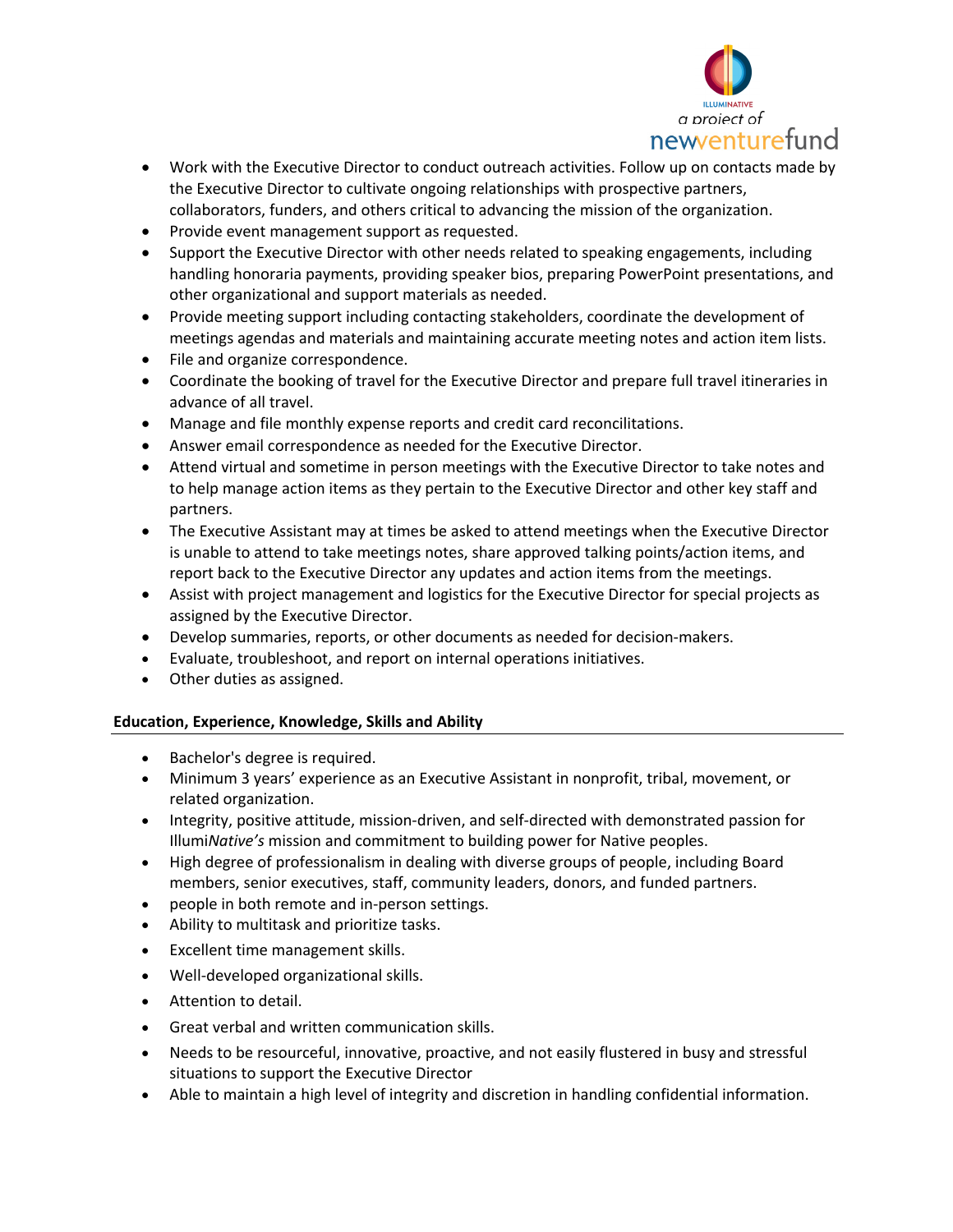

- Make appropriate, informed decisions regarding priorities and available time.
- Ability to complete a high volume of tasks and projects with little or no guidance.
- Ability to react with appropriate levels of urgency to situations and events that require quick response or turnaround.
- Excellent judgment is essential.
- Ability to switch gears at a moment's notice.
- Significant executive support experience, including supporting C-level executives. Nonprofit board experience is highly-preferred.
- Expert proficiency with Microsoft Office and desktop publishing software; ability to design and edit graphic presentations and materials quickly on a range of topics related to the organization's mission, departments and special inititiatves.
- Technical proficiency and problem-solving skills related to: IT infrastructure; IT support and troubleshooting; and cloud-based environments (web-based applications).
- Exceptional organizational skills and impeccable attention to detail.
- Thrive in an intense, entrepreneurial, ambitious, and fast-paced environment.
- Experience in taking a hands-on approach in leading a variety of initiatives. A strong candidate should have previous experience developing and operationalizing strategies for a program or project as well as strong project management skills.
- Must have the ability to think ahead to foster a high-level of organization, efficiency, professionalism and positive impact for projects and duties as assigned.
- Ability to stay calm, organized and to think strategically under competing demands and high pressure organizational moments.
- Ability to collaborate and communicate with internal as well as external partners and other organizations. A team player, who can interrelate and operate effectively with peers and other associates within a collegial, yet demanding, work environment.
- An individual who is able to handle a variety of constituencies, manage multiple tasks simultaneously and thrive in a complex environment with multiple priorities.
- Innovative thinker, with a track record for translating strategic thinking into action plans and output.
- Self-reliant, good problem solver, and results oriented.
- Ability to make decisions in a changing environment and anticipate future needs.

All employees of NVF are required to complete timesheets.

## **How to Apply**

Please fill out the application link associated with this posting.

## **Compensation and Benefits**

## **Salary range***: \$65,000-\$90,000*

**Benefits:** *Comprehensive benefits package that includes 100% employer-paid health, dental, and vision insurance, 3% automatic contributions and a 3% employer match on 401k contributions, pre-tax transportation benefits, and paid holidays, vacation, sick, and volunteer time off.*